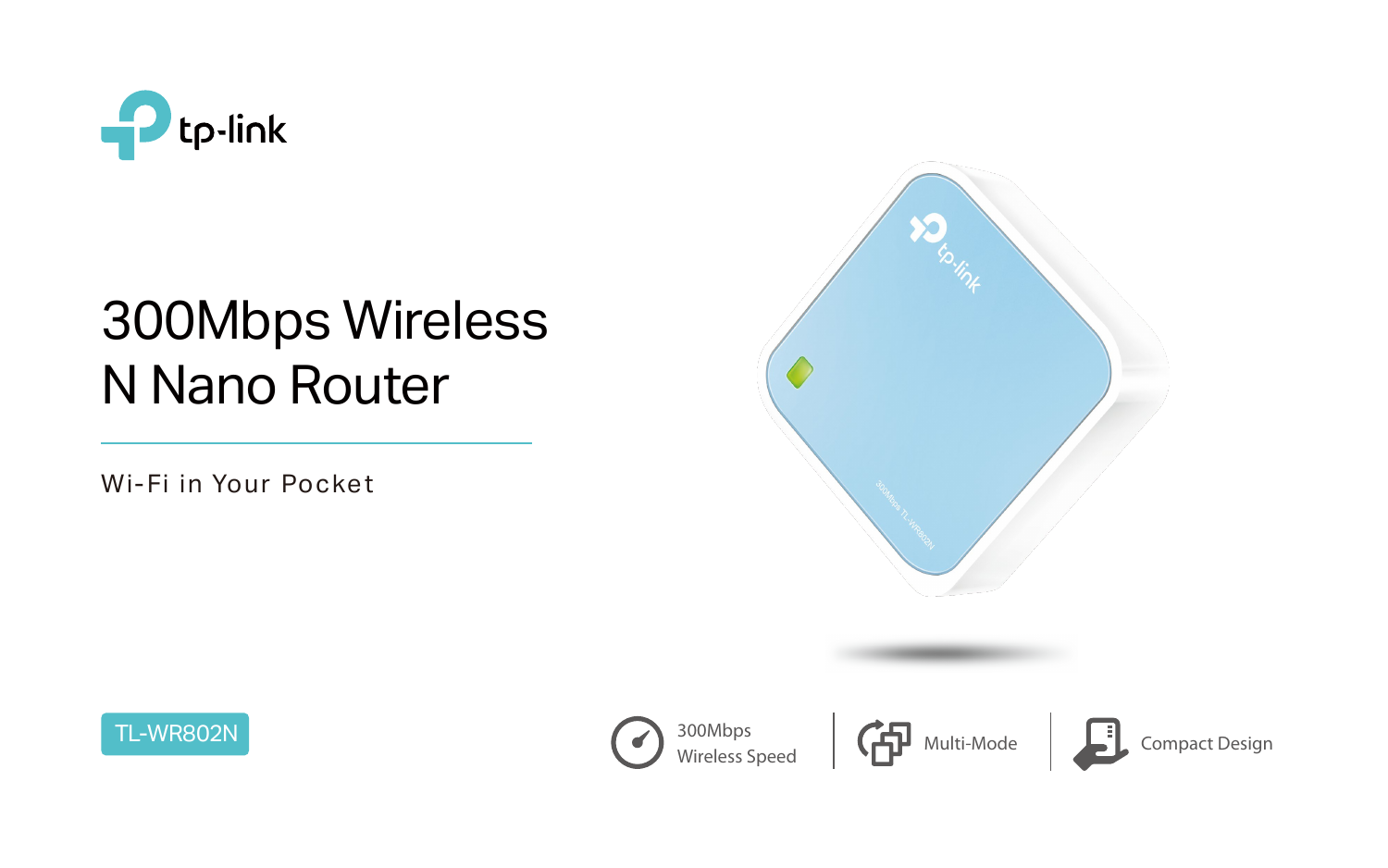## **Highlights**

## Multiple Operating Modes - Ideal for Home and Travel Use

### On the Road • Wireless Router Mode: create your own private Wi-Fi network via Ethernet connection • Hotspot Router Mode: turn existing Wi-Fi into a private wireless network At Home

• Range Extender Mode: expand an existing router's Wi-Fi coverage • Client Mode: connect Ethernet devices to a Wi-Fi network

• Access Point Mode: transform a wired network to a wireless one



### Client Mode **Client Mode Range Extender Mode**



Router Mode or Access Point Mode **No. 2018** Notice and Access Point Mode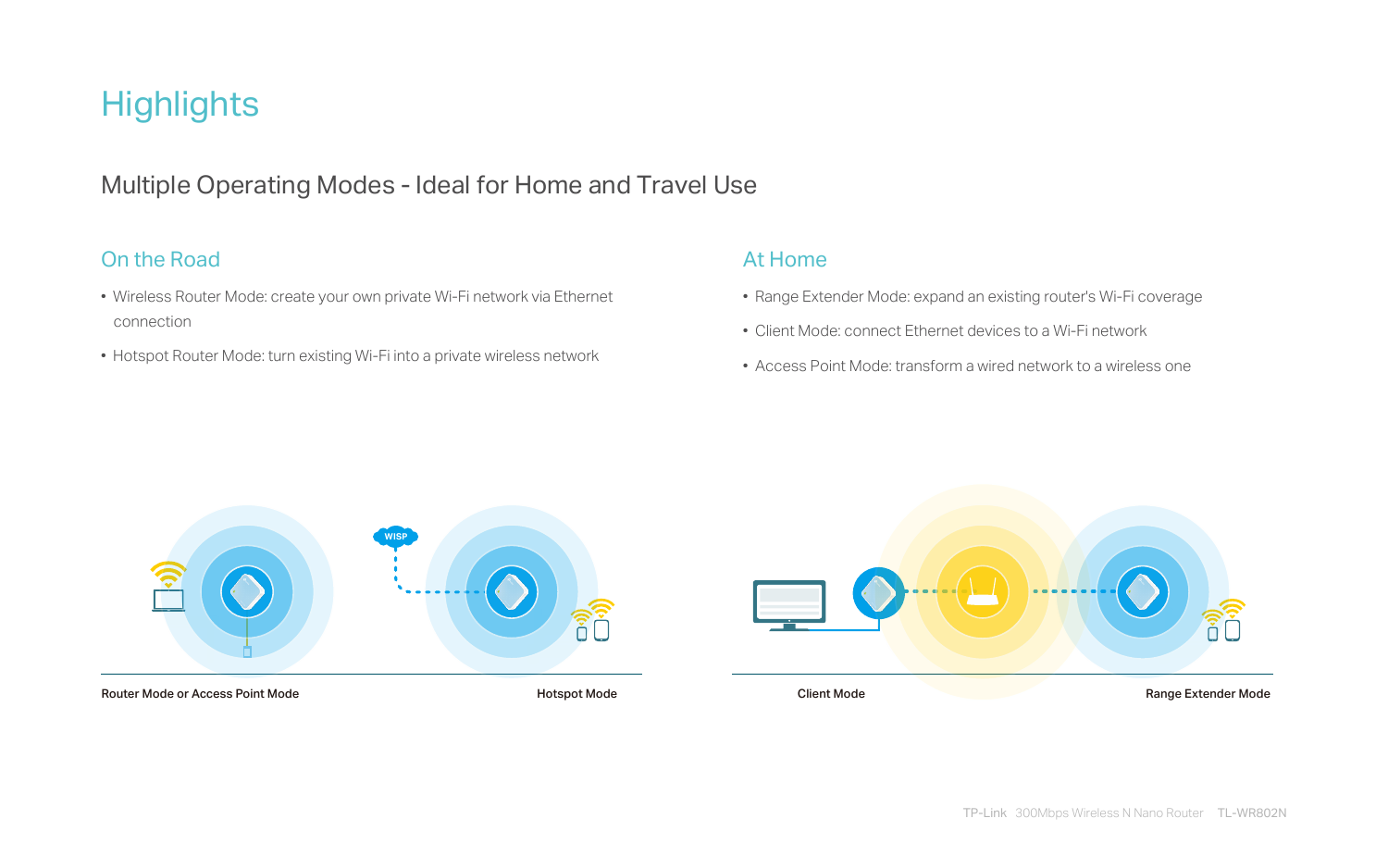## **Features**



## Reliability

- · Intuitive Web UI Ensures quick and simple installation without hassle · Access Control – Establish a whitelist or blacklist to allow or block certain devices from accessing the internet
- · Pocket Size Ideal for home and travel use
- · Flexible Power Supply Powered through a micro USB port by an external power adapter or USB connection to a computer provides flexibility for any situation Encryptions for Secure Network - WPA-PSK/WPA2- PSK encryptions provide active protection against security threats
- · Hassle-free Management with Tether App Network management is made easy with the TP-Link Tether App, available on any Android or iOS device

· Parental Controls – Manage when and how children devices can access the internet

- · Wireless N Speed 300Mbps Wi-Fi speed meets your daily internet needs
- · 802.11n Backward compatible with 802.11b/g products
- · Easy Bandwidth Management Bandwidth Control allocates necessary speed of each connected device to ensure quality of multimedia streaming

## Ease of Use Security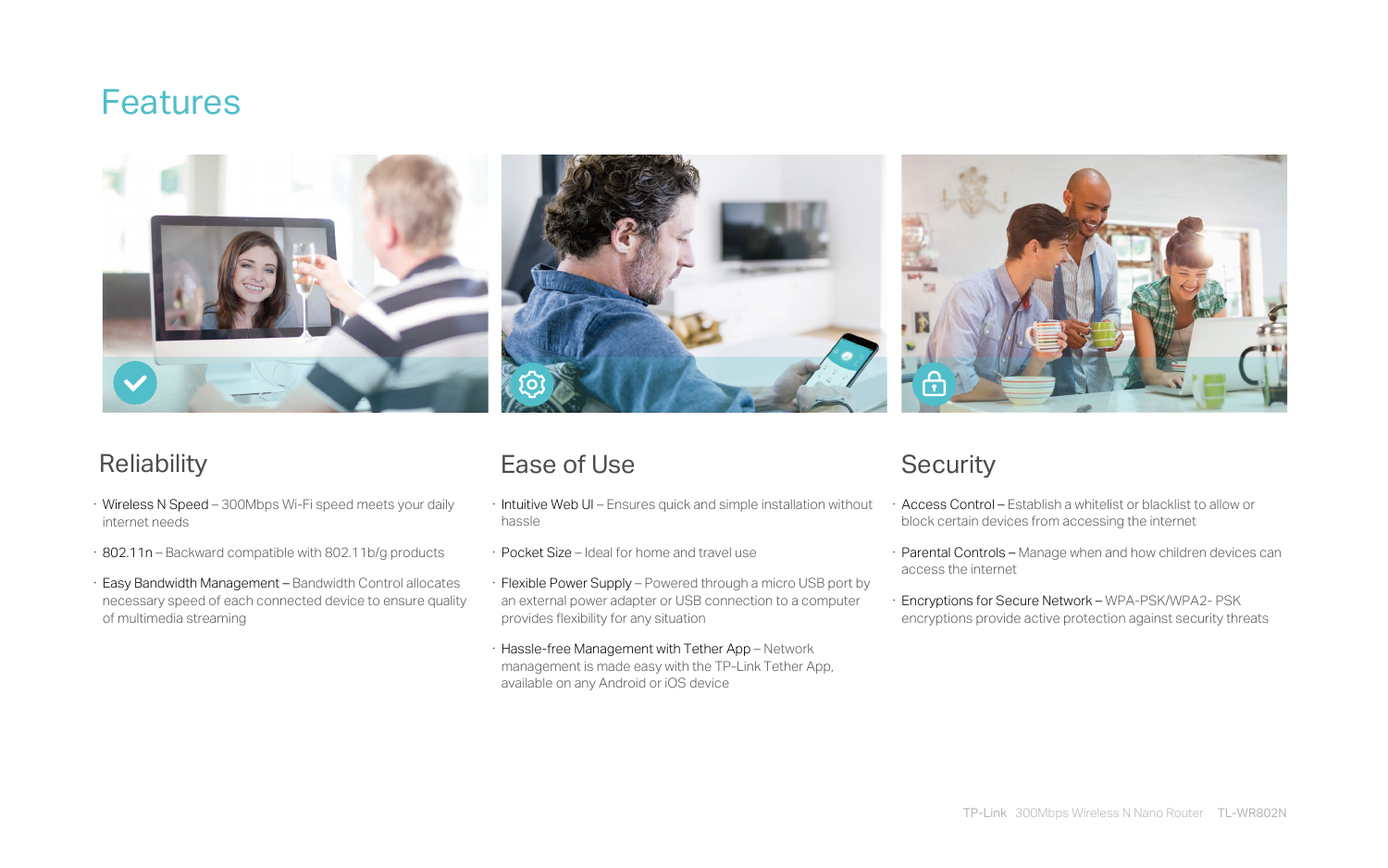## **Specifications**

## **Hardware**

- · Ports: 1 10/100Mbps WAN/LAN Port, 1 Micro USB Port
- · Buttons: Reset Button
- · External Power Supply: 5VDC /1A
- $\cdot$  Dimensions (W x D x H): 2.2 x 2.2 x 0.7 in. (57 x 57 x 18 mm)

· Wireless Standards: IEEE 802.11n, IEEE 802.11g, IEEE 802.11b

· Transmit Power: CE: <20dBm(2.4GHz), FCC: <30dBm

- 
- · Frequency: 2.4-2.4835GHz
- 
- · Signal Rate:
- 11n: Up to 300Mbps(dynamic)
- 11g: Up to 54Mbps(dynamic)
- 11b: Up to 11Mbps(dynamic))
- · Reception Sensitivity:
- 150M:-72dBm@10% PER
- 72M:-75 dBm@10% PER
- 54M:-78 dBm@10% PER
- 6M:-92 dBm@10% PER
- 
- Wireless Statistics
- 

· Wireless Modes: Wireless Router Mode, Range Extender Mode, Client Mode, Access Point Mode, Hotspot Router Mode

· Wireless Function: Enable/Disable Wireless Radio, WMM,

· Wireless Security: WEP, WPA / WPA2, WPA-PSK / WPA2-PSK



### **Wireless**